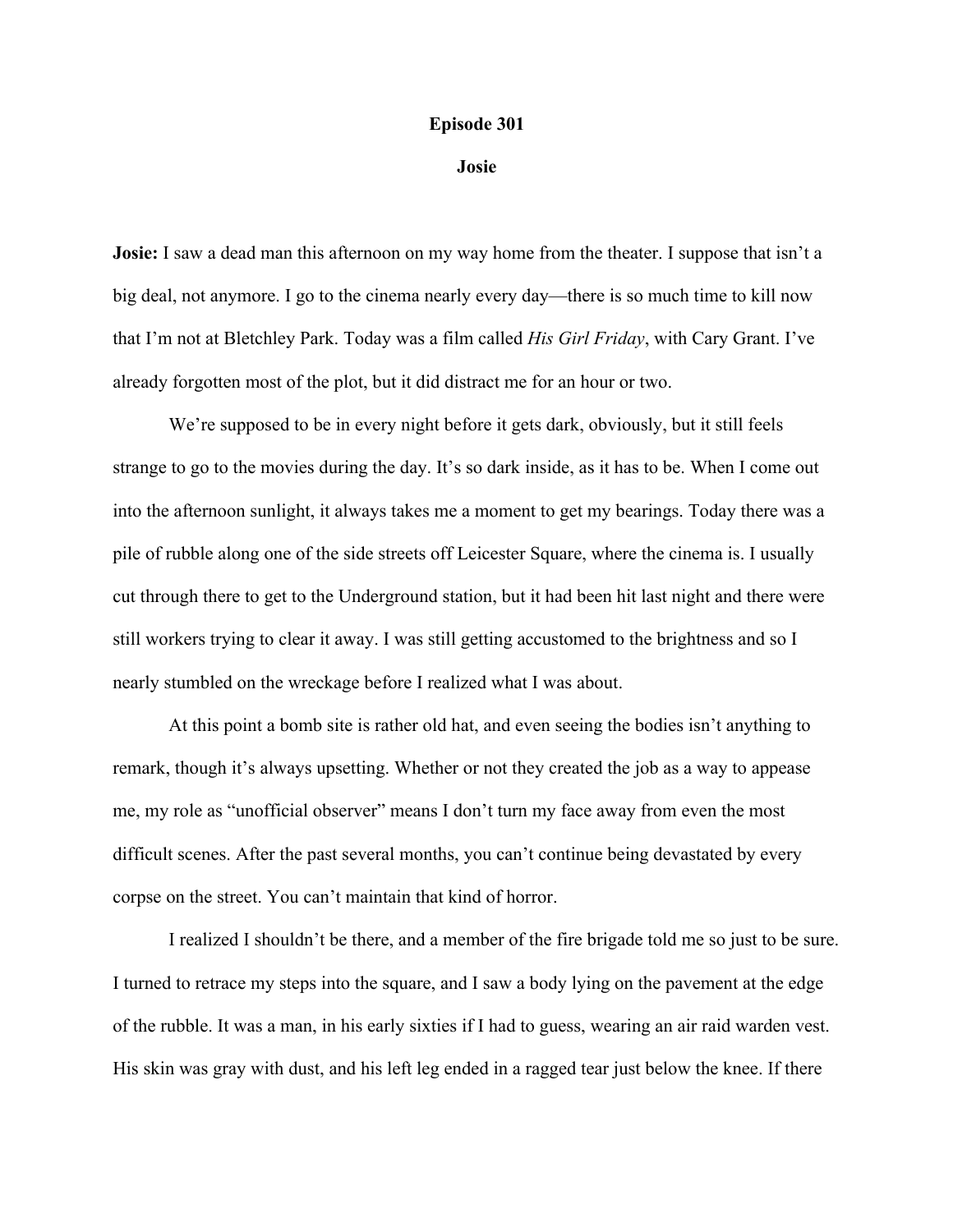was any doubt of his being dead, the unnatural angle of his head, laying aslant on a broken neck, removed it completely. I marked him, and I felt sad for him, especially as he died doing his job to help the rest of us. But I wouldn't have even thought about him again.

Except that, as I stepped into the street to avoid the mess, the body sat up. That horribly misplaced head swung around toward me, casting off a cloud of dust, and he smiled. I wish it was the first time.

## **[Theme music; opening credits]**

**Josie:** I didn't set out to write to you about this. I just wanted you to know more about me. I had imagined you might try to find me one day, and that you would want to know who I was, who I am. Then I could tell you about my life—about school and getting recruited by Turing and about everything that happened after I moved to England. And in a way I still hope for that. But honestly it's less and less likely with every bomb that falls. So I'm getting it down on paper, even though it's only slightly more likely to find its way to you that way. I don't even know where I'd send it. At least, that's why I decided to do this, why I went to the stationer's last week and bought this box of paper, a new pen, and three bottles of ink. The day after I moved into these rooms in Mrs. Bowen's house.

But then I started seeing them. Sometimes blown apart like the older gentleman this afternoon, sometimes soldiers who looked alive and healthy, once a little boy with skinned knees and a dusty cloth cap. All dead, all looking at me. *Noticing* me. So far only four or five in maybe eight days. But it is, as you might imagine, unsettling.

I can't really say anything to anyone else. I don't know that many people here, and it's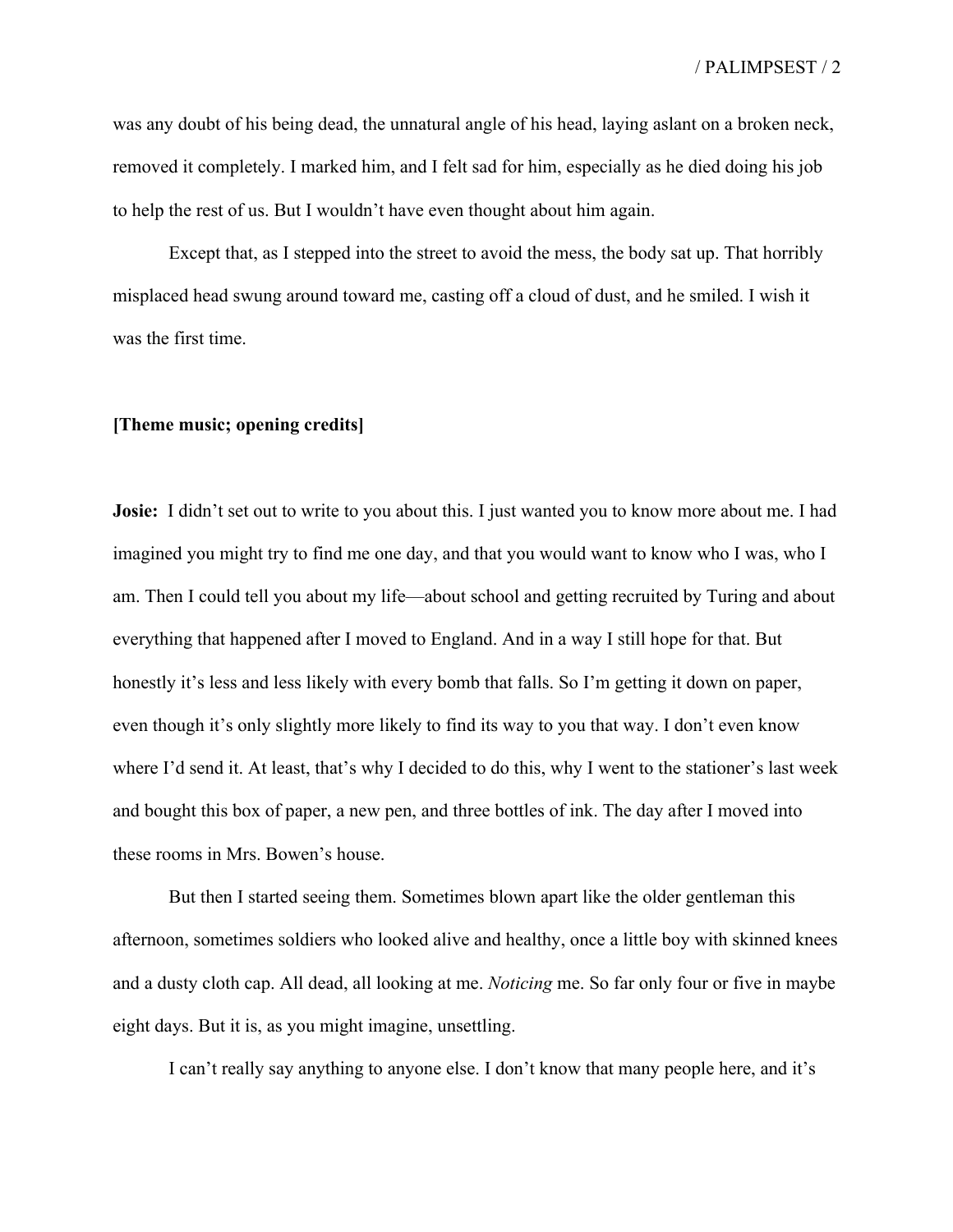not the kind of thing to report back to Bletchley Park. Mrs. Bowen, who owns the house, is a dear old thing, but I feel she already finds me a little odd. Being unmarried at thirty seems to trigger some vague suspicions in her, and my not being able to give a lot of information about what I'm doing over here doesn't help. I suppose she thinks I'm some sort of American floozie, or a khaki-whacky, chasing soldiers. So I'm trying my best to appear respectable.

Not that I mind what people think of me. But I'm glad to have the rooms, so cheap and so well-situated, so I don't want to get thrown out. There's plenty of space to be had in London right now, of course, but not at this price. It's a whole house, two stories with a big porch on the front, set back from the street a little. It's near a little park, and there's a big beautiful old tree right in front of my window. It hardly feels like it's in the city, though it's only a few minutes to the Underground. I've got four rooms altogether: a sitting room, or lounge, a small kitchen, a spare room that's mainly got boxes of books in it right now, and a little bedroom right at the back. There's a tiny washroom as well. It's practically a palace for the money.

I gather that Mrs. Bowen lost her husband in '17, and she's had to rent out parts of the house to make do. Poor thing. Right now it's just her on the ground floor, and I split the upstairs with another woman, another widow called Mrs. Irving, who I gather is some sort of fortune teller. At any rate she has customers into the rooms. It's fairly ideal, though after sharing space with so many at Bletchley Park it can get rather lonely. I keep a table in the lounge for puzzles and number games to pass the time. Just to keep my hand in, you see?

I am supposed to "keep an eye out," according to my superiors at Bletchley. They hinted that there was a network of Nazi-sympathizers in the city, and that doesn't surprise me. I don't know exactly what I'm supposed to be looking for, and honestly I think they may have just invented it as a way to keep me occupied. I didn't leave under the best of circumstances, to say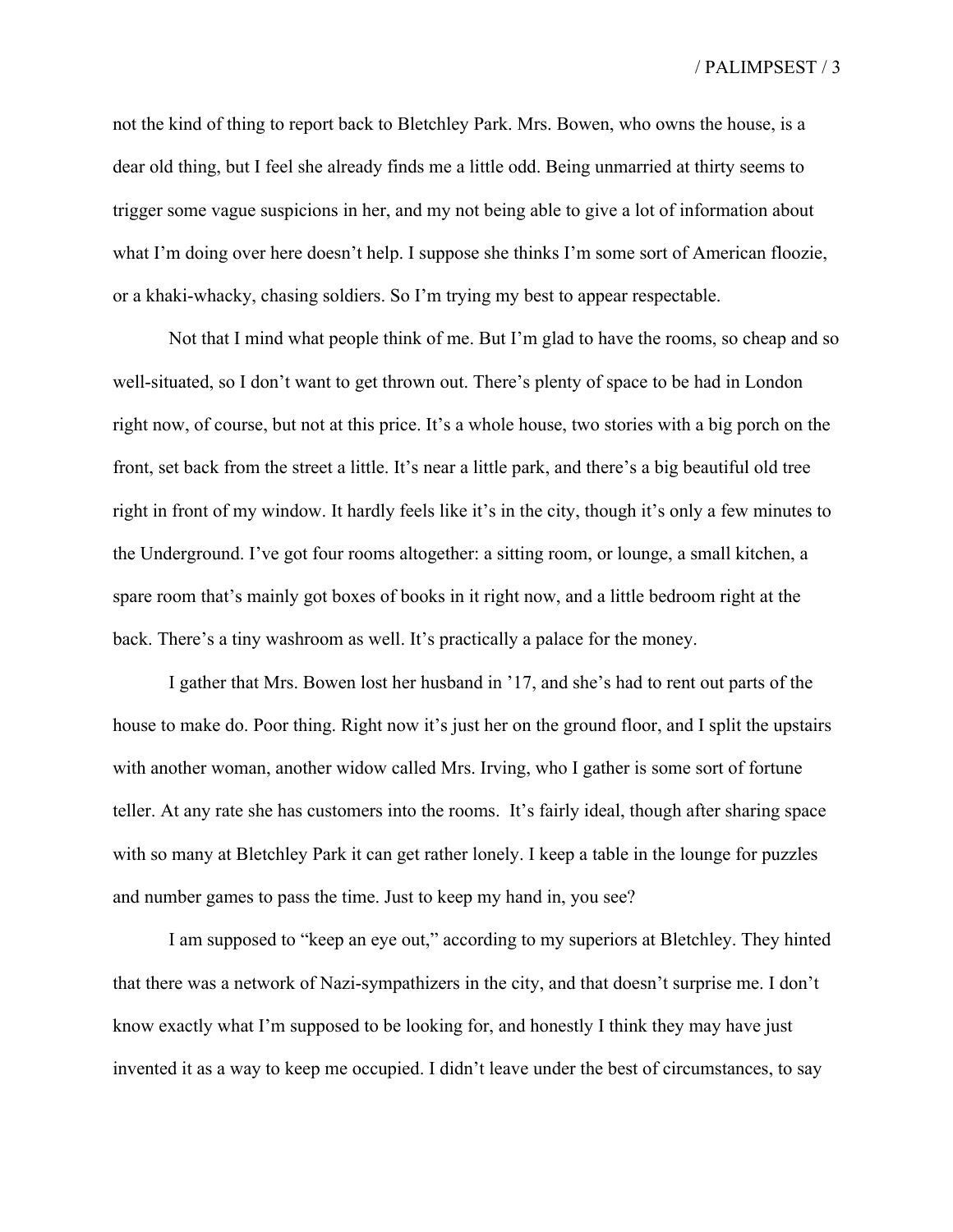the least, but they pretended kindness til the end.

I still have my name tag: Josephine Waters. I prefer "Josie," but they wouldn't let me put that on the tag. Not official enough. Bletchley Park is very concerned with appearing official, maybe because they didn't take Turing seriously when it all started.

My days are sort of shapeless. I don't really know anyone here in London; all my friends were other cryptographers in the Government Communications Office. I was there a little less than a year--came over right after Dunkirk. Turing himself recruited me out of the graduate program at Cornell. I left three semesters before finishing my PhD. Your grandparents will probably never forgive me for that, but I felt like I had to do *something*. The stories from the war were so horrible, so *big*, and Uncle Sam won't get involved. And mom and dad were already growing distant.

So I came over here because I wanted to help. And for a while I was. But now… Now I just feel so *helpless*. The bombs are always falling. France is gone now, along with what feels like all of Europe. It feels like the world is ending and there's nothing I can *do.*

So I go to concerts. I go to the cinema. I walk the streets, eat at restaurants, go to museums. There's a basement shelter in Mrs. Bowen's house, so I usually don't have to go to the public shelters when the sirens start, but sometimes if I'm out later than I planned or the raids start early I end up in the crypt at St.-Martins'-in-the-Fields or in one of the Tube stations. Every moment is balanced on a razor's edge between waiting for the bombs to fall and "carrying on," as the British are so fond of saying.

Now that it's getting somewhat warmer, I sometimes sit on the porch and have a drink with Mrs. Irving. As I said, she's an amateur fortune-teller. She has a little deck of tarot cards and a book that explains how to read palms. She has offered several times to "do a reading" on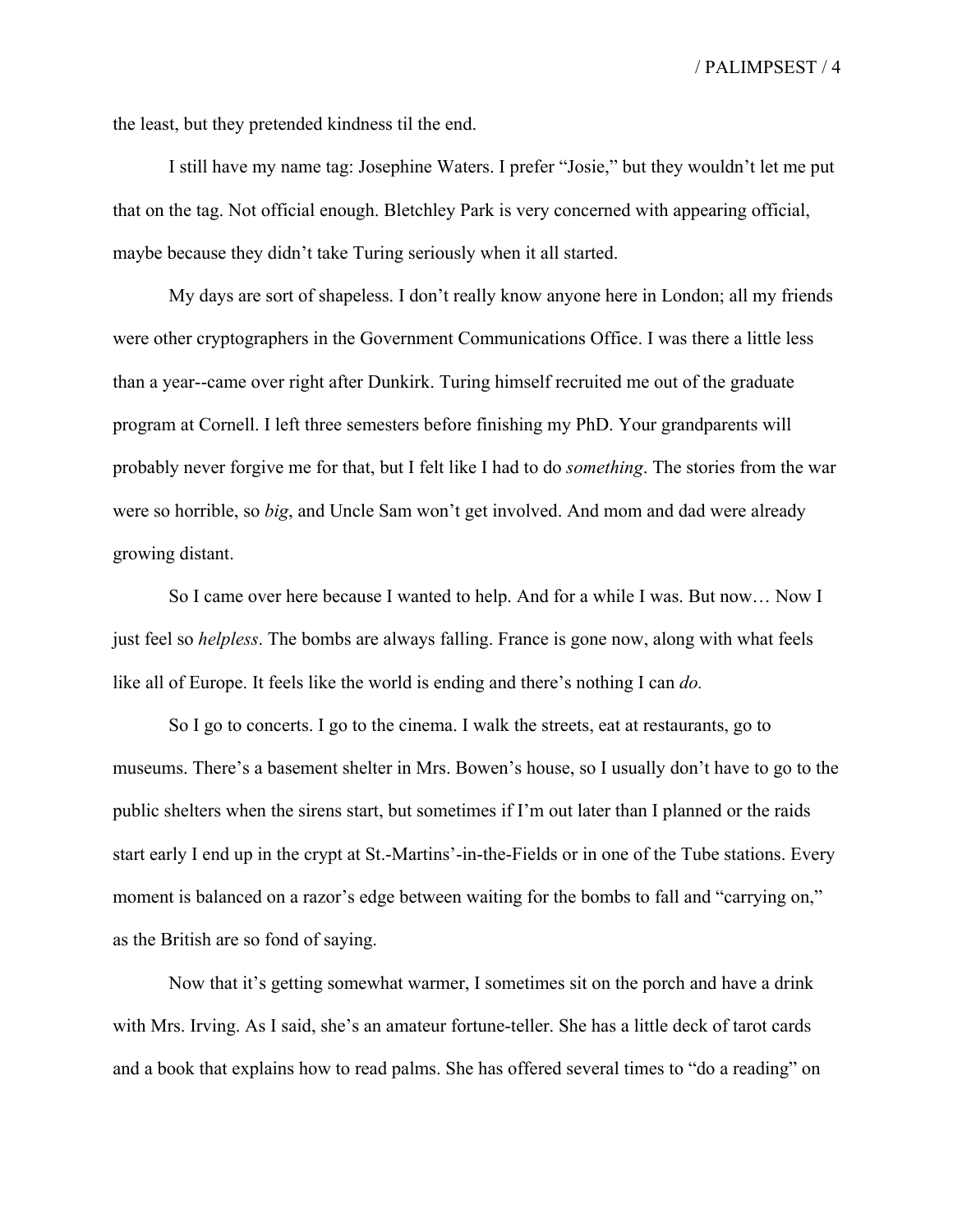me, but so far I've been able to gracefully decline. I can't tell how serious she is about all that mumbo-jumbo, but she's a dear old thing, and I enjoy our talks.

It first happened a little over a week ago. I was at a concert in Hyde Park, a volunteer orchestra valiantly attempting Beethoven's  $5<sup>th</sup>$  symphony. E.M. Forster famously called the  $5<sup>th</sup>$  symphony "the most sublime noise to ever penetrate the ear of man," and I suppose under other circumstances that may be true. But they did the best they could, earnest older women who had dusted off their childhood violins, assailing the master with grim determination. That might have been the problem—I can't remember a more joyless performance of the  $5<sup>th</sup>$ . There was a young airman sitting next to me on the grass, free on leave I assumed. I had been wary when he sat down—some on-leave soldiers feel entitled to whatever liberties they please—but he had spent the entire performance in rapt attention. When the final movement ended, we all applauded, because really they had done their very best, and I turned to the airman and asked what he had thought.

He looked at me smiling, and said "It's almost worth dying for." It was such a strange thing to say, I thought I must have misheard him. I looked more closely at him, a young man in an airman's uniform, probably ten years my junior. I thought it odd he wasn't wearing a coat; the weather had turned recently, but it still grew chill in the early evening. I said, "I'm sorry, what did you say?"

And then I saw it. Just above his eye, nearly hidden by the brim of his cap, a neat, round hole with a small trickle of red running into his hairline. He kept smiling, and said, "It's almost worth it, to be able to sit here and listen to the music. I wish I had been here." And then he trembled like a heatwave, and faded into nothing.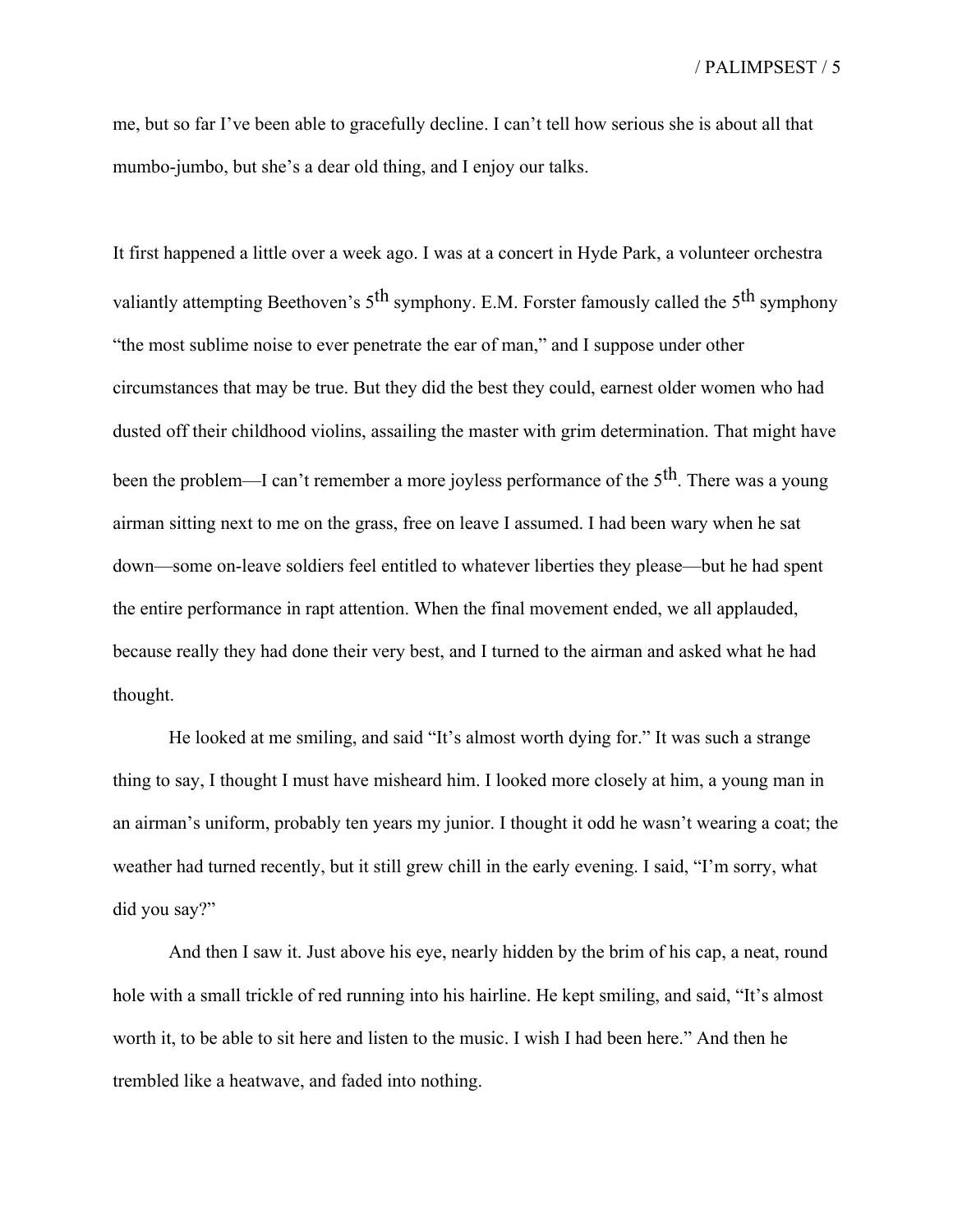No one else was near us. No one seemed to have seen the young man. Or at least… There was one other man, a man closer to my own age who was a few yards away, buttoning his overcoat and preparing to leave. As he settled his hat on his head I saw him looking at me. I must have seemed flustered—who wouldn't be?—because he raised his eyebrows, inquiringly. I smiled and shrugged, and gathered my own things to leave.

By the time I got back to Mrs. Bowen's, I had convinced myself that I had imagined it. One sees so many gruesome things that surely it must affect our brains. But even then, I didn't quite buy that rationalization. I know I didn't because I didn't mention it to Mrs. Bowen or Mrs. Irving. If I truly believed I had imagined it, I would have. "You'll never believe the silly thing I thought I saw…" I would have said. But I didn't. I kept it to myself, even though I had dinner with both of them that night, at Mrs. Bowen's big oaken kitchen table. She does three or four meals a week for us, as part of the rent. That night I was quiet, and listened to Mrs. Bowen talk about her grandson Harry, who is a lieutenant in the Royal Navy. I made small talk and then went to bed.

And then the next day it happened again. I was buying cloth to repair an old dress, and the woman in line behind me had a ragged wound in her left side. She smiled at me and faded away, just like the boy at the concert.

I admit to being afraid, that first time, and I don't pretend to have an explanation. I was wide awake, in full light, and I hadn't been drinking. I'm a very straightforward and logical person in general, a mathematician and a cryptographer, not given to flights of fancy. I know there's an explanation, as there is for every odd phenomenon. And since it does keep happening, I plan to find out what that explanation is.

I suppose I'll have more to say in later letters. I do so hope these find you eventually. I